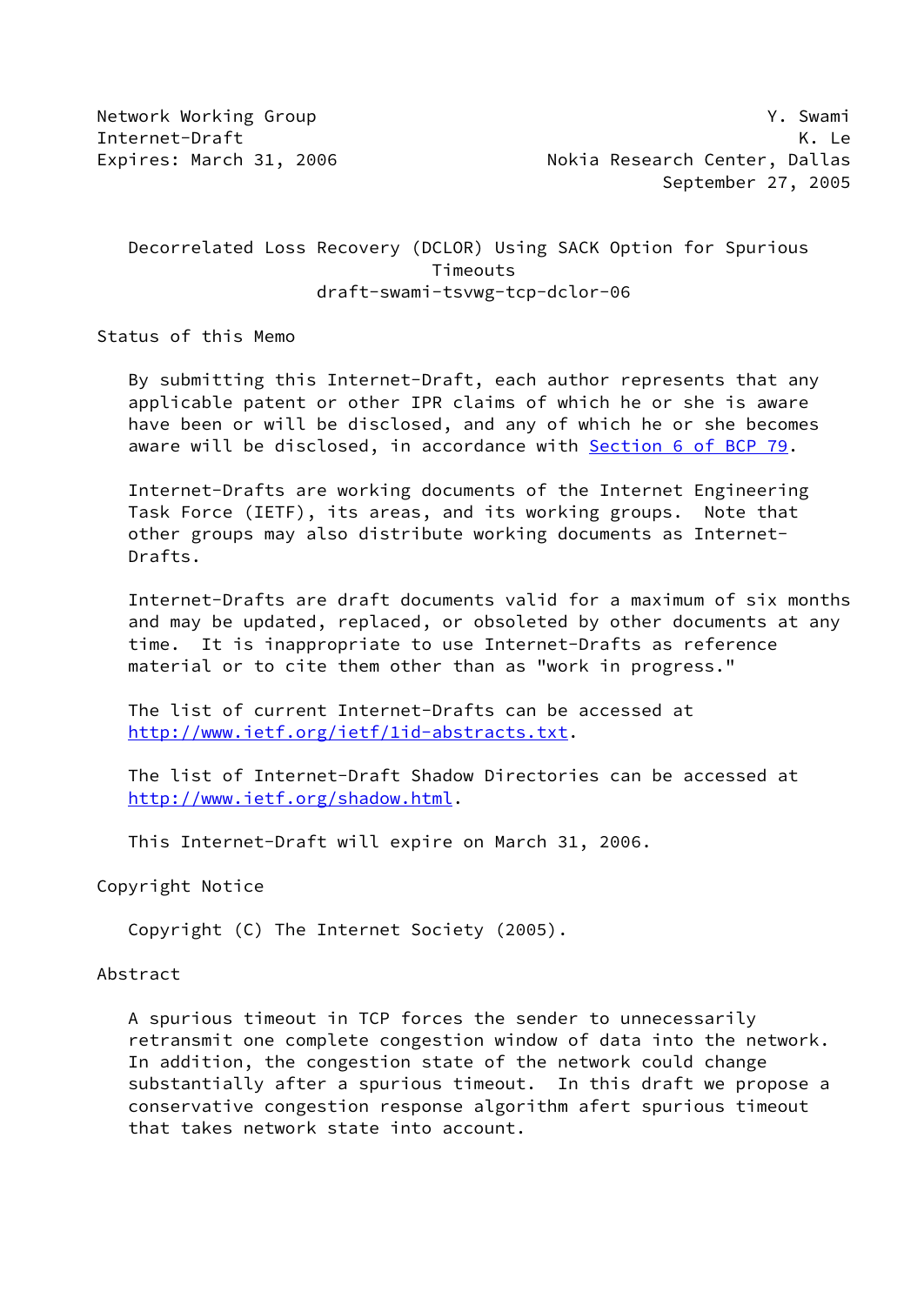#### <span id="page-1-0"></span>[1](#page-1-0). Introduction

 The response of a TCP sender after a retransmission timeout is governed by the underlying assumption that a mid-stream timeout can occur only if there is heavy congestion--manifested as packet loss--in the network. TCP therefore assumes that a timeout is a sufficient indication to a) recover all the packets in flight, and b) to initiate a congestion response (slow start in this case) suited for heavy congestion scenarios.

 Although the assumption that a timeout can occur only if there is severe congestion is valid for traditional wireline networks, it does not hold good for some other types of networks--networks where packets can be stalled "in the network" for a significant duration without being discarded. In cellular networks, for example, the link layer can experience a relatively long disruption due to errors, and the link layer protocol can keep all packets buffered as long as the link layer disruption lasts.

 In this document we present an alternative approach to loss recovery and congestion control that "De-Correlates" Loss Recovery from congestion after a spurious. The algorithm described here follows the congestion control principle of  $[1]$  $[1]$   $[3]$  $[3]$  and  $[5]$  $[5]$ , but unlike the present go-back-N loss recovery algorithm after timeout, DCLOR only sends those segments that were actually lost in the network.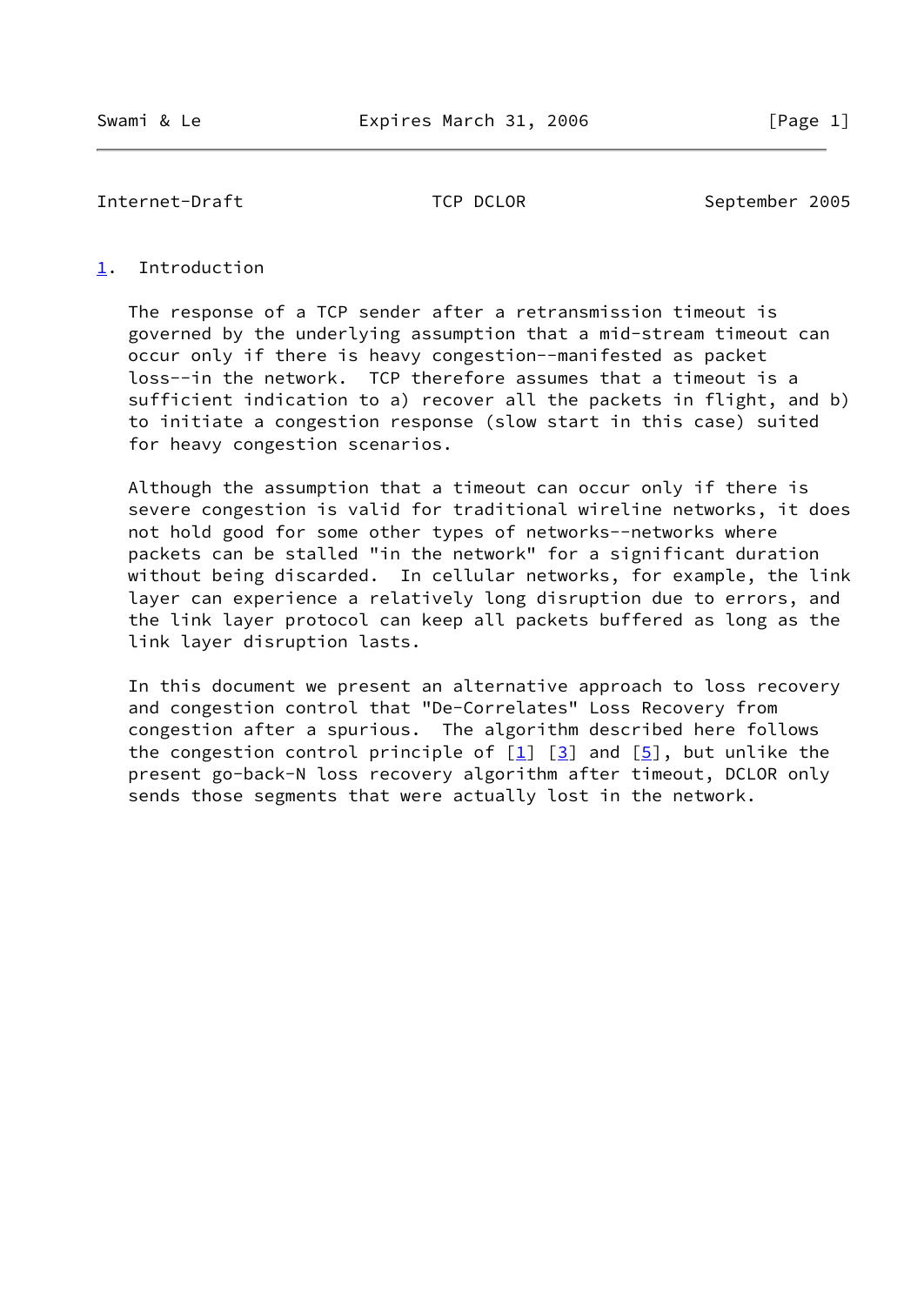Swami & Le **Expires March 31, 2006** [Page 2]

Internet-Draft TCP DCLOR September 2005

<span id="page-2-0"></span>[2](#page-2-0). Terminology

 The key words "MUST," "MUST NOT," "REQUIRED," "SHALL," "SHALL NOT," "SHOULD," "SHOULD NOT," "RECOMMENDED," "MAY," "OPTIONAL," and "silently ignore" in this document are to be interpreted as described in [RFC 2119.](https://datatracker.ietf.org/doc/pdf/rfc2119)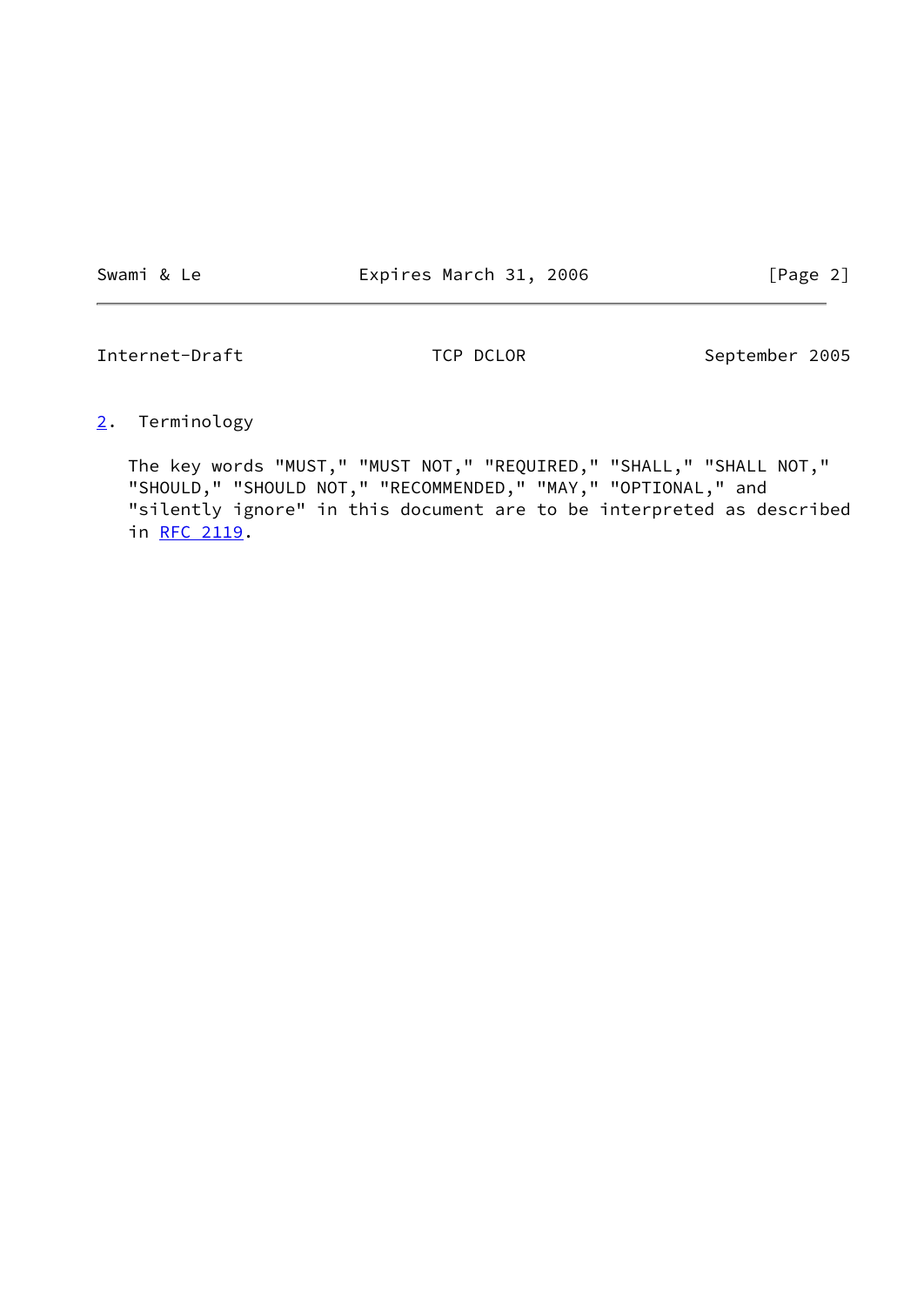Swami & Le Expires March 31, 2006 [Page 3]

Internet-Draft TCP DCLOR September 2005

#### <span id="page-3-0"></span>[3](#page-3-0). Problem Description

Let us assume that a TCP sender has sent N packets,  $p(1)$  ...  $p(N)$ , into the network and it's waiting for the ACK of  $p(1)$ . Due to bad network conditions or some other problem, these packets are excessively delayed at some intermediary node RTR-1. This excessive delay forces the TCP sender to timeout and enter slow start.

 As far as the sender is concerned, a timeout is always interpreted as heavy congestion. The TCP sender therefore makes the assumption that all packets between  $p(1)$  and  $p(N)$  were lost in the network. To recover from this misconstrued loss, the sender retransmits P1(1) and waits for the ACK  $a(1)$  (where  $Px(k)$  represents the xth retransmission of packet with sequence number k).

 After some period of time when the network conditions at RTR-1 improve, the queued in packets are finally dispatched to their intended recipient. In response, TCP receiver generates the ACK a(1). When the TCP sender receives a(1), it's fooled into believing that a(1) was generated in response to the retransmitted packet p1(1), while in reality a(1) was generated in response to the originally transmitted packet  $p(1)$ . When the sender receives  $a(1)$ , it increases its congestion window to two, and retransmits p1(2) and p1(3). As the sender receives more acknowledgments, it continues with retransmissions and finally starts sending new data. Here we only analyze the congestion control behavior after a spurious timeout. Our scheme can be used in conjunction with the detection schemes in  $[6]$  $[6]$  and  $[9]$  $[9]$ .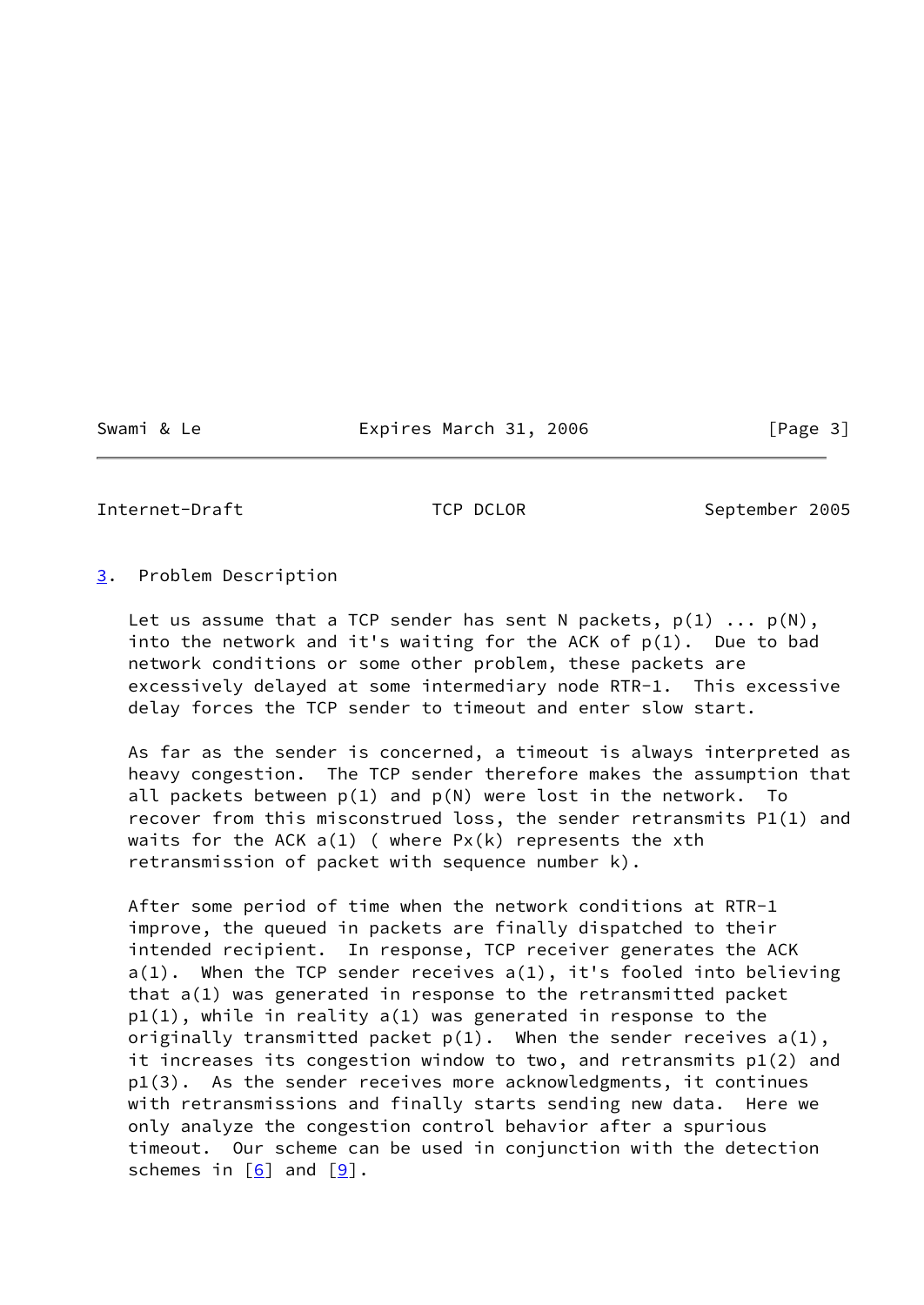To analyze network congestion after spurious timeout, we compute the worst case scenario packet loss in the system--assuming only TCP connections to be present. After the timeout (real or spurious), the TCP sender sets its SS\_THRESH to N/2. Therefore, for the first N/2 ACKs received (i.e., ACK  $a(1)$  to  $a(N/2)$ ), the TCP sender will grow its congestion window by one and reach the SS THRESH value of N/2. For each ACK received, the TCP sender sends 2 packets. Therefore, by the end of the slow start, the TCP sender would have sent  $2*(N/2)$  packets into the network. For the remaining N/2 ACKs (i.e., ACKs between  $a(N/2+1)$  to  $a(N)$ ) the TCP sender will remain in the congestion avoidance phase and send one packet for each ACK received--sending N/2 more data segments. The net amount of data sent is therefore  $N/2 + N = 3N/2$ .

 Please note that the entire 3N/2 packets are injected into the network within a time period less than or equal to RTT in most cases. The number of data segments that left the network during this time is only N. Therefore, the conservation of packet principle has been compromised, and of the 3N/2 packets injected in the network, N/2

Swami & Le **Expires March 31, 2006** [Page 4]

Internet-Draft TCP DCLOR September 2005

 packets will be lost with a very high probability. These N/2 lost packets, however, need not come from the same connection, and such a data-burst will unnecessarily penalize all the competing TCP connections that share the same bottleneck router.

 Now let's assume there are M competing TCP connections that share the same bottleneck router(s) with  $C(\theta)$  (each connection is numbered  $C(\theta)$  ... C(M-1)). During the period of time while C(0) is stalled, the TCP sender does not use its network resources--the buffer space--on the bottleneck router(s). The competing connections,  $C(1) \ldots C(M)$ , however see this lack of activity as resource availability and start growing their window by at least one segment per RTT during this time period (by virtue of linear window increase during congestion avoidance phase). For simplicity reasons, we assume that each of these connections has the same round trip time of RTT, and the idle time for  $C(0)$  is  $k*RTT$  (where  $k > RTO/RTT$ ). Under these assumptions, each of these competing connections will increase their congestion window by k segments. Therefore the amount of packets lost in the network due to slow start following a spurious timeout can be as high as:  $N/2$  +  $M*k$ .

The Eifel response algorithm  $[7]$  solves the problem of N/2 packet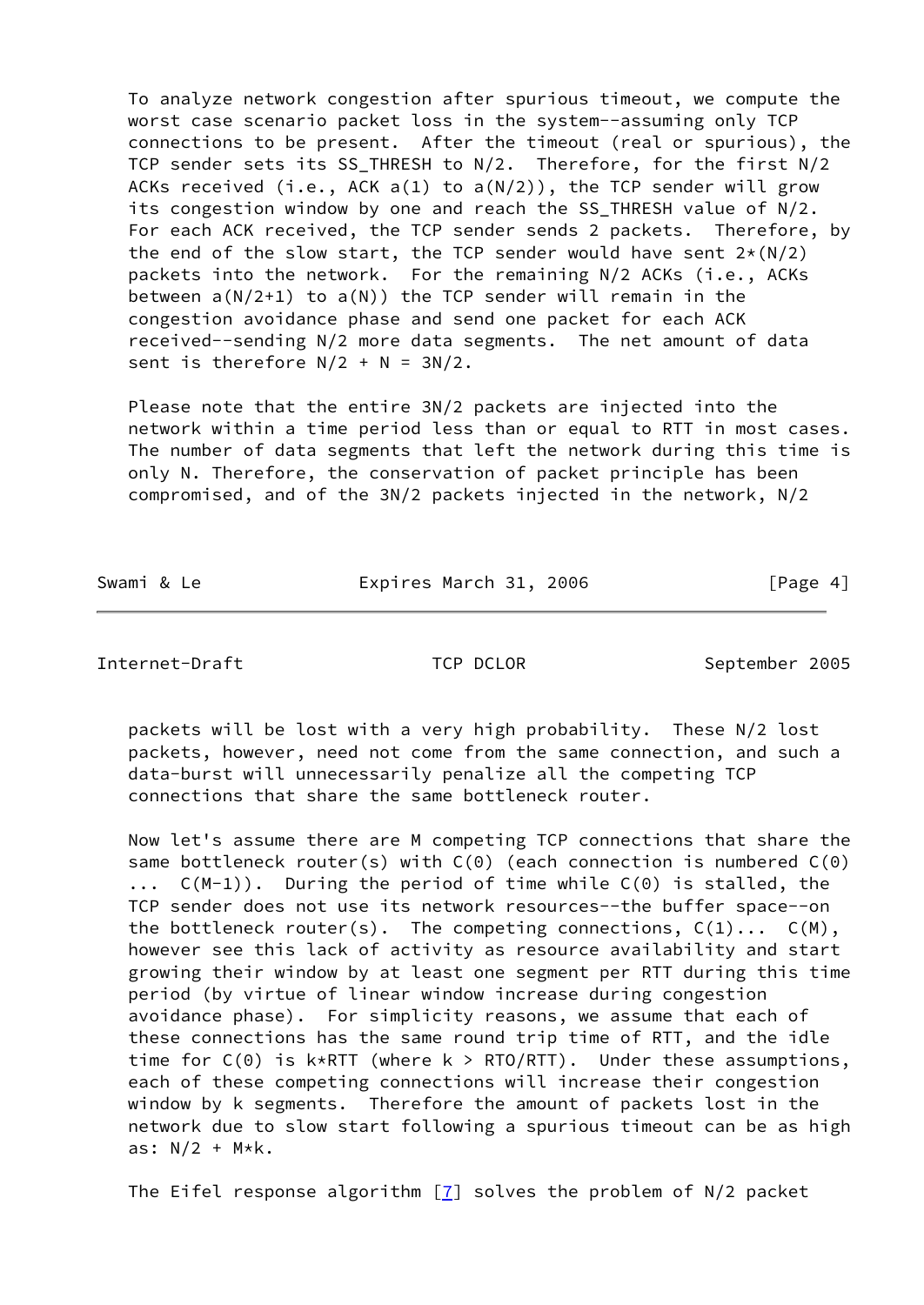loss, by restoring the congestion window to an old value immediately before the spurious timeout. Based on the above equation, however, we note that the congestion state of the network not only depends upon the old window size, but also upon the duration of spurious timeout. In our response algorithm, we therefore take the time duration of spurious timeout into account by reducing the data rate by half every RTO. Please note that this scheme works well only when the number of competing connections M does not vary too much while C(0) was stalled. A more conservative response algorithm should reduce the data rate to INIT WINDOW if M is not bounded.

 In addition to the above congestion and packet loss issues, the current response after spurious timeouts is inefficient, in the sense that it unnecessarily retransmits data that is not lost, but simply stalled. Such unnecessary retransmission is an issue when bandwidth resources are at a premium, like over a cellular link, where spectrum is scarce and expensive.

| Swami & Le | Expires March 31, 2006 | [Page 5] |
|------------|------------------------|----------|
|            |                        |          |

Internet-Draft TCP DCLOR September 2005

<span id="page-5-0"></span>[4](#page-5-0). DCLOR Response Algorithm

A TCP sender should follow  $[6]$  $[6]$  or  $[9]$  $[9]$  (or any other algorithm) to detect a spurious timeout. If the spurious timeout is confirmed and the TCP SACK option  $[4]$  $[4]$  is enabled, only then it SHOULD follow the DCLOR algorithm.

 The basic idea of this algorithm is that the ACKs received for the stalled packets don't provide sufficient information about the end to-end congestion state of the network. Therefore, the sender reduces the congestion window by 1/2 every RTO, and waits for the ACK or SACK of a new data packet before increasing it's congestion window. Additionally, while the sender is waiting for the ACK/SACK of new data, it's allowed to send cwnd (the updated cwnd) worth of new data into the network.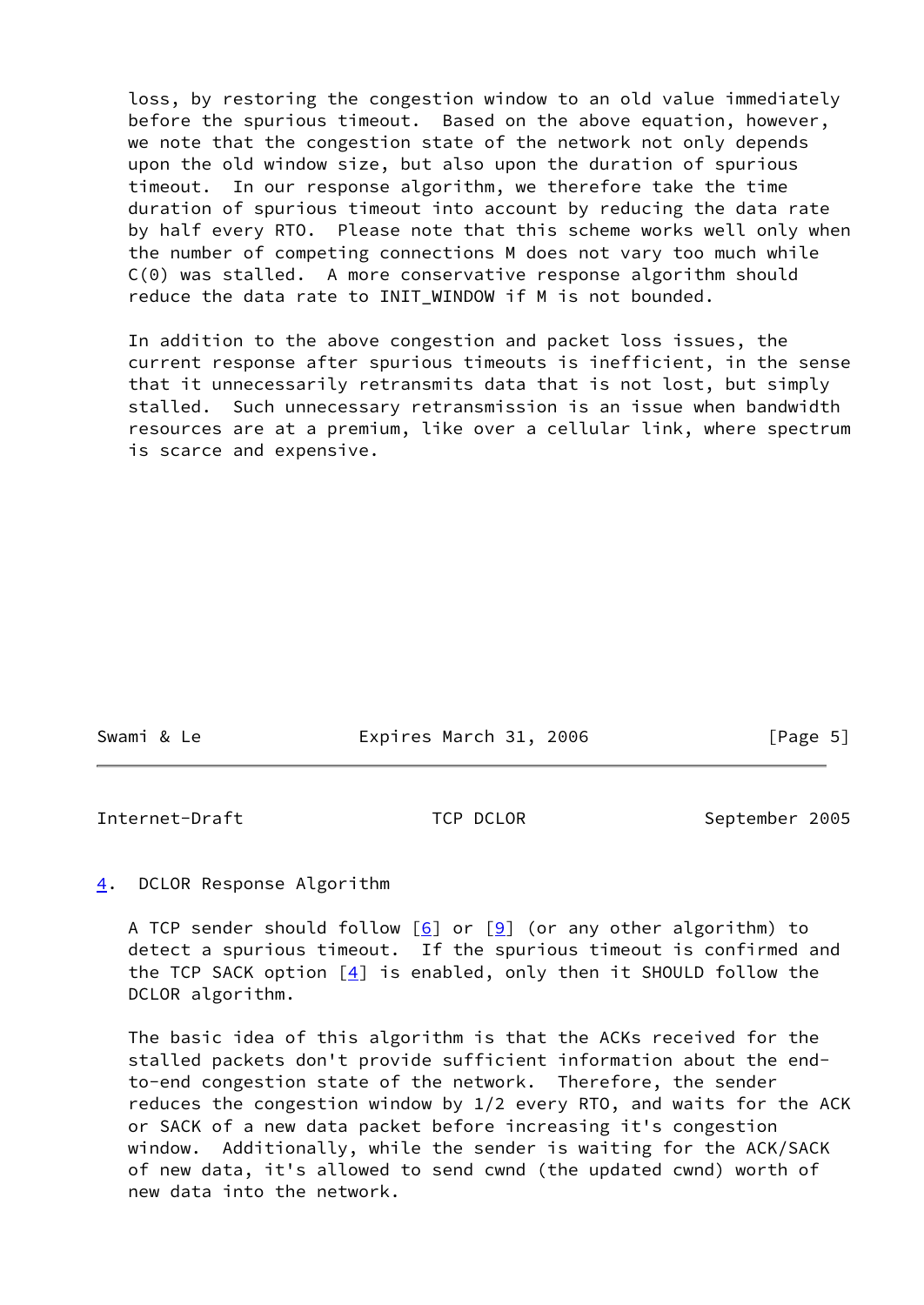- 1. The TCP sender MUST record the time when the first timeout took place, and when the first ACK after the timeout was received. Based on these times (or through some other means) it should compute the number of unbacked-off timeouts that must have taken place during this time period. Let's call this number N-RTO. The sender should also keep the highest sequence number of data packet that was sent in a variable called SS\_PTR. The sender should also keep a counter called dclor\_cntr, which allows the sender to send new data while it's waiting for the ACK or SACK of SS\_PTR. Additionally, the sender MUST NOT update the SS\_TRHESH value due to spurious timeouts (i.e., the spurious timeout algorithm should leave SS\_THRESH values unaltered).
- 2. Once the Spurious Timeout is confirmed, the TCP sender should set cwnd = max( 2, pipe-size/2^N-RTO). ( where pipe-size is the packets in flight at the time when spurious timeout was confirmed.) Additionally, it should set dclor cntr =  $0$ .
- 3. For each ACK or SACK < SS\_PTR (i.e., a SACK block whose left edge is < SS\_PTR), the sender SHOULD send one \*new\* data packet if it is present and if dclor\_cntr < cwnd and (rwnd < SND.NXT - SND.UNA). If (rwnd >= SND.NXT - SND.UNA) or if there is no new data to send, then the sender MUST retransmit no more than one packet per RTO from the tail of the retransmission queue regardless of the value of dclor\_cntr. Moreover, for each \*new\* packet sent, dclor\_cntr should be incremented by one. For ACK/ SACK < SS\_PTR, the sender MUST not initiate any loss recovery algorithm nor should it update cwnd value. Additionally, the SS\_THRESH should be left unchanged for all these ACKs.

| Swami & Le | Expires March 31, 2006 | [Page 6] |
|------------|------------------------|----------|
|            |                        |          |

- 4. If the sender receives a pure ACK > SS\_PTR, it should update cwnd = cwnd+1, and follow normal TCP behavior. (Note that this means that none of the stalled packets were lost so we don't need to change SS\_THRESH value).
- 5. If the sender receives a SACK block whose left edge is greater than SS\_PTR, then it should traverse the retransmission queue from SND.UNA to the left edge of SACK block, and mark all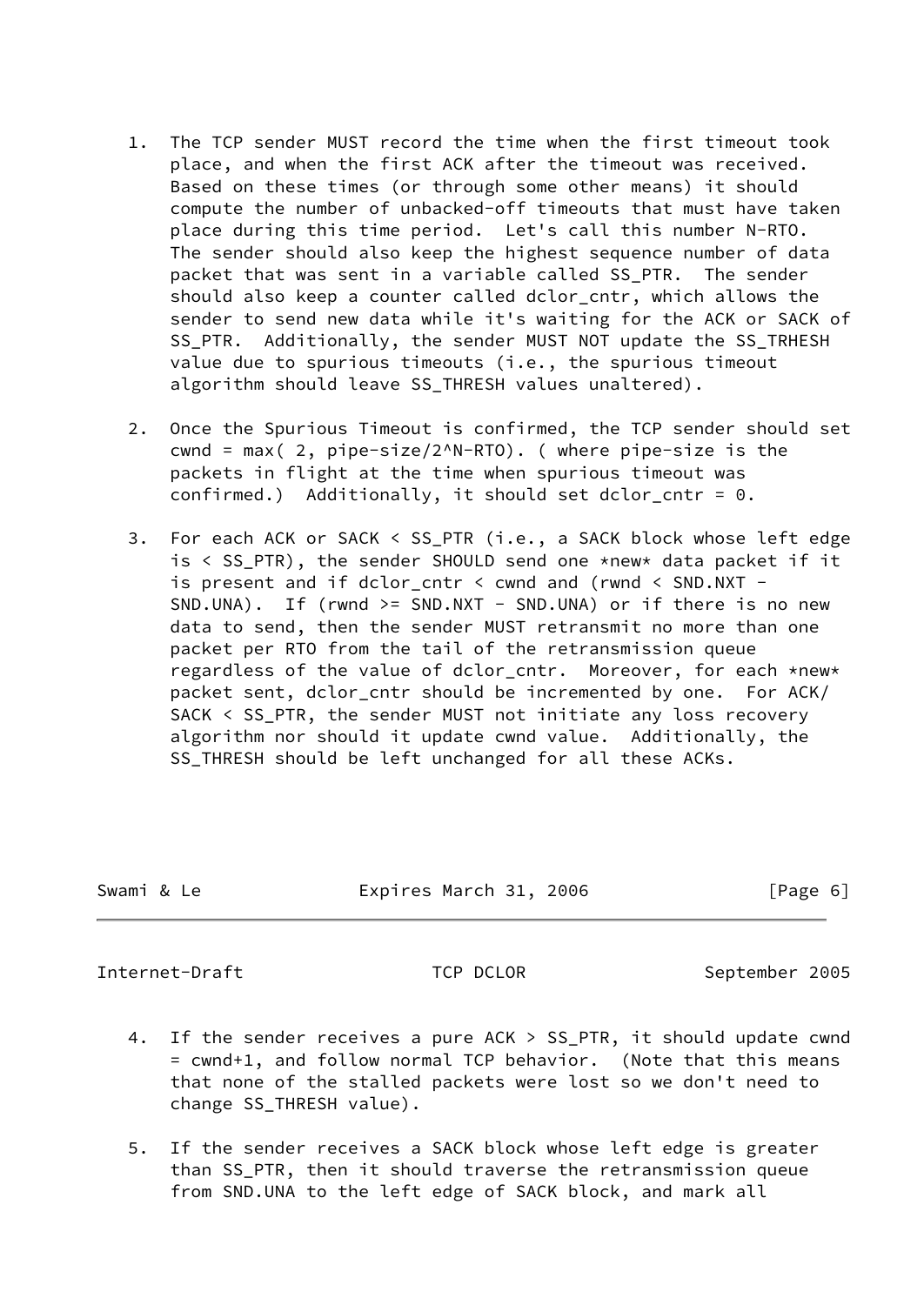unsacked packets as lost. Additionally, it should set cwnd = cwnd + 1 and reset SS\_THRESH to 1/2 the pipe-size. Beyond this point, the sender MUST recover lost packets based on  $[2]$ .

Swami & Le **Expires March 31, 2006** [Page 7]

Internet-Draft TCP DCLOR September 2005

<span id="page-7-0"></span>[5](#page-7-0). Data Delivery To Upper Layers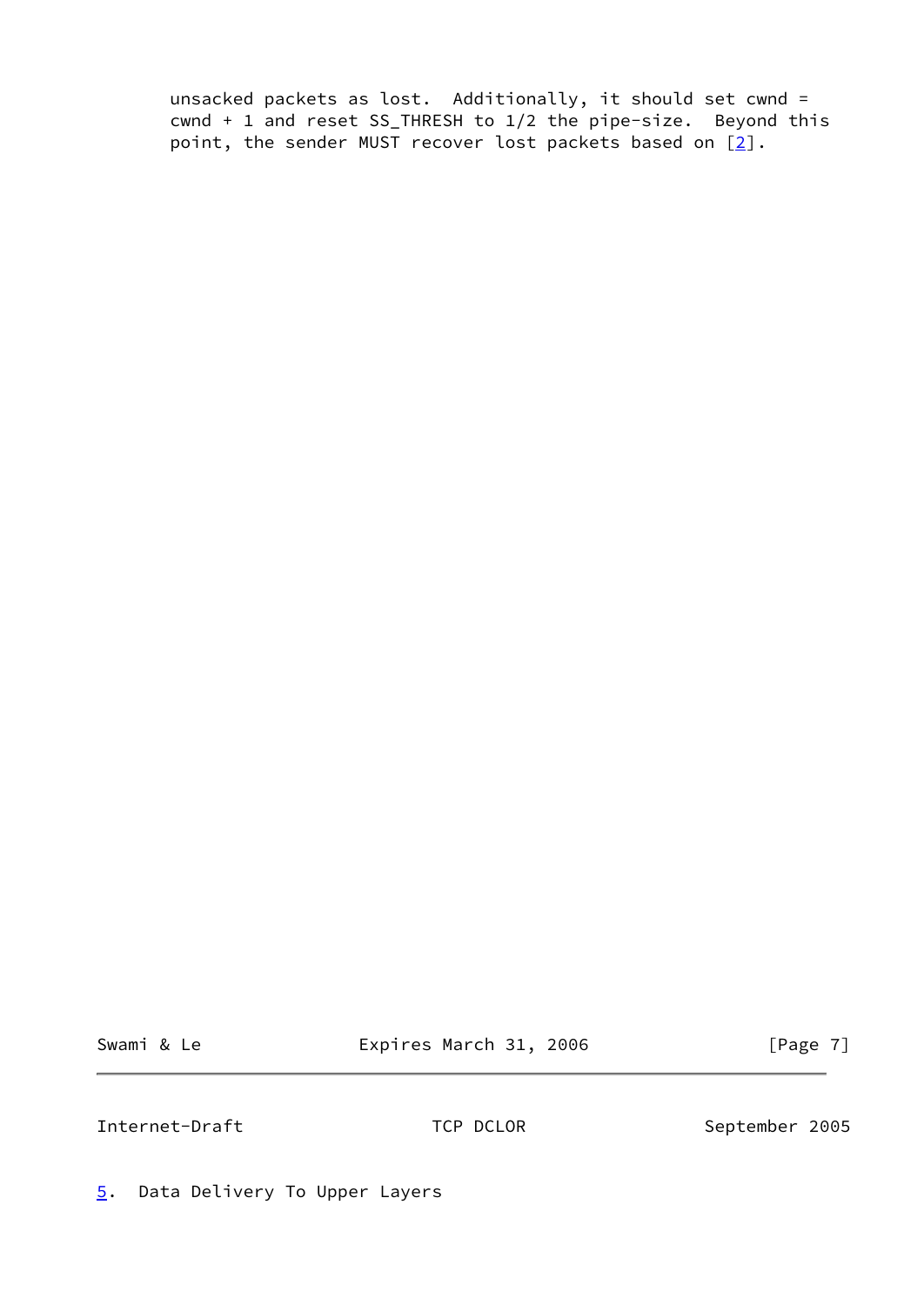If a TCP sender loses its entire congestion window worth of data, sending new data after timeout prevents a TCP receiver from forwarding the new data to the upper layers immediately. However, once the SACK for this new data is received, the TCP sender will send the first lost segment. This essentially means that data delivery to the upper layers could be delayed by at most one RTT when all the packets are lost in the network.

 This, however, does not affect the throughput of the connection in any way. If a timeout has occurred, then the data delivery to the upper layers has already been excessively delayed. Delaying it by another round trip is not a serious problem. Please note that reliability and timeliness are two conflicting issues and one cannot gain on one without sacrificing something else on the other.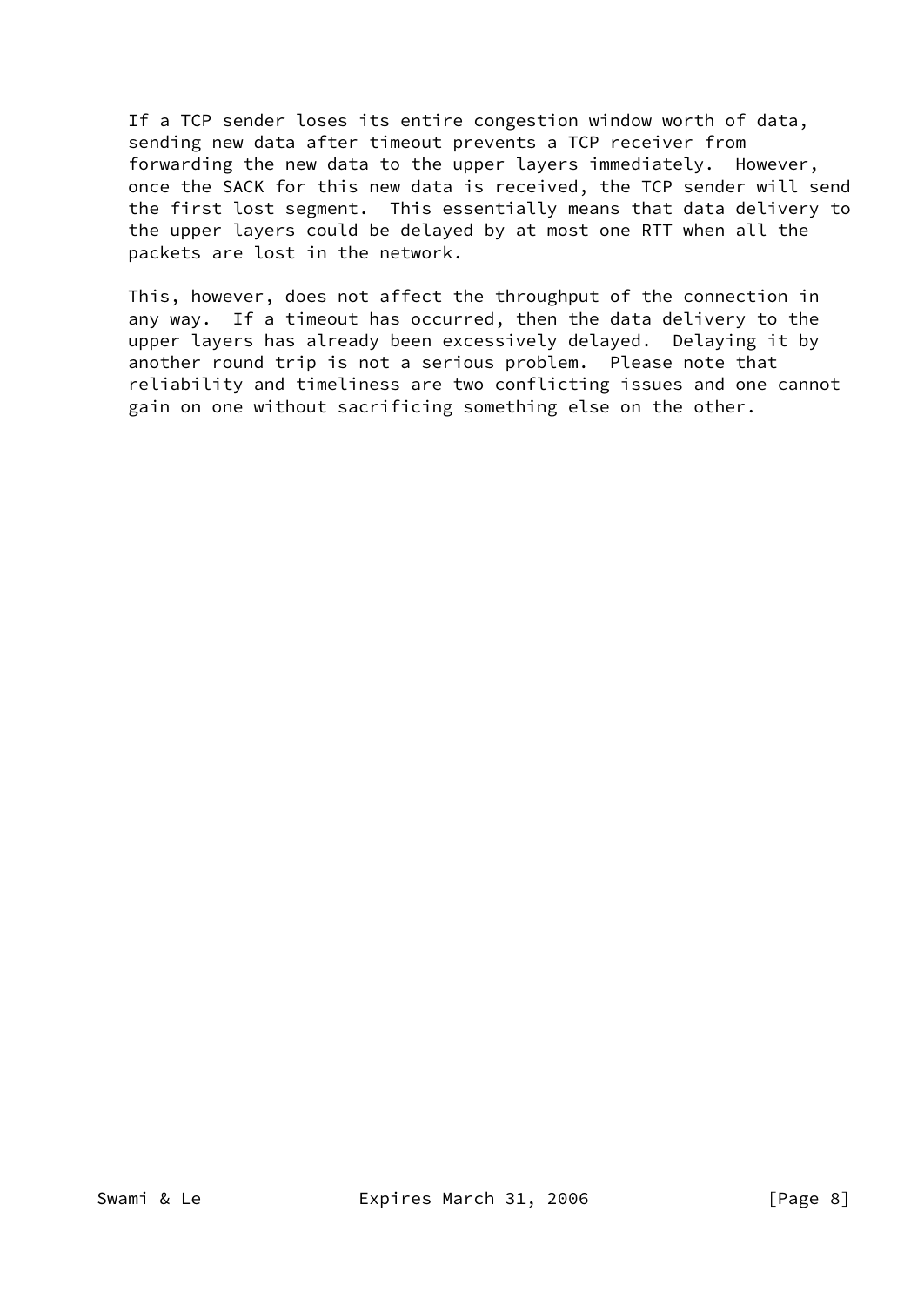## <span id="page-9-0"></span>[6](#page-9-0). SACK reneging

 The TCP SACK information is meant to be advisory, and a TCP receiver is allowed--though strongly discouraged--to discard data blocks the receiver has already SACKed  $[4]$  $[4]$ . Please note however that even if the TCP receiver discards the data block it received, it MUST still send the SACK block for at least the recent most data received. Therefore in spite of SACK reneging, DCLOR will work without any deadlocks.

 A SACK implementation is also allowed not to send a SACK block even though the TCP sender and receiver might have agreed to SACK- Permitted option at the start of the connection. In these cases, however, if the receiver sends one SACK block, it must send SACK blocks for the rest of the connection. Because of the above mentioned leniency in implementation, its possible that a TCP receiver may agree on SACK-Permitted option, and yet not send any SACK blocks. To make DCLOR robust under these circumstances, DCLOR SHOULD NOT be invoked unless the sender has seen at least one SACK block before timeout. We, however, believe that once the SACK- Permitted option is accepted, the TCP receiver MUST send a SACK block--even though that block might finally be discarded. Otherwise, the SACK-Permitted option is completely redundant and serves little purpose. To the best of our knowledge, almost all SACK implementations send a SACK block if they have accepted the SACK- Permitted option.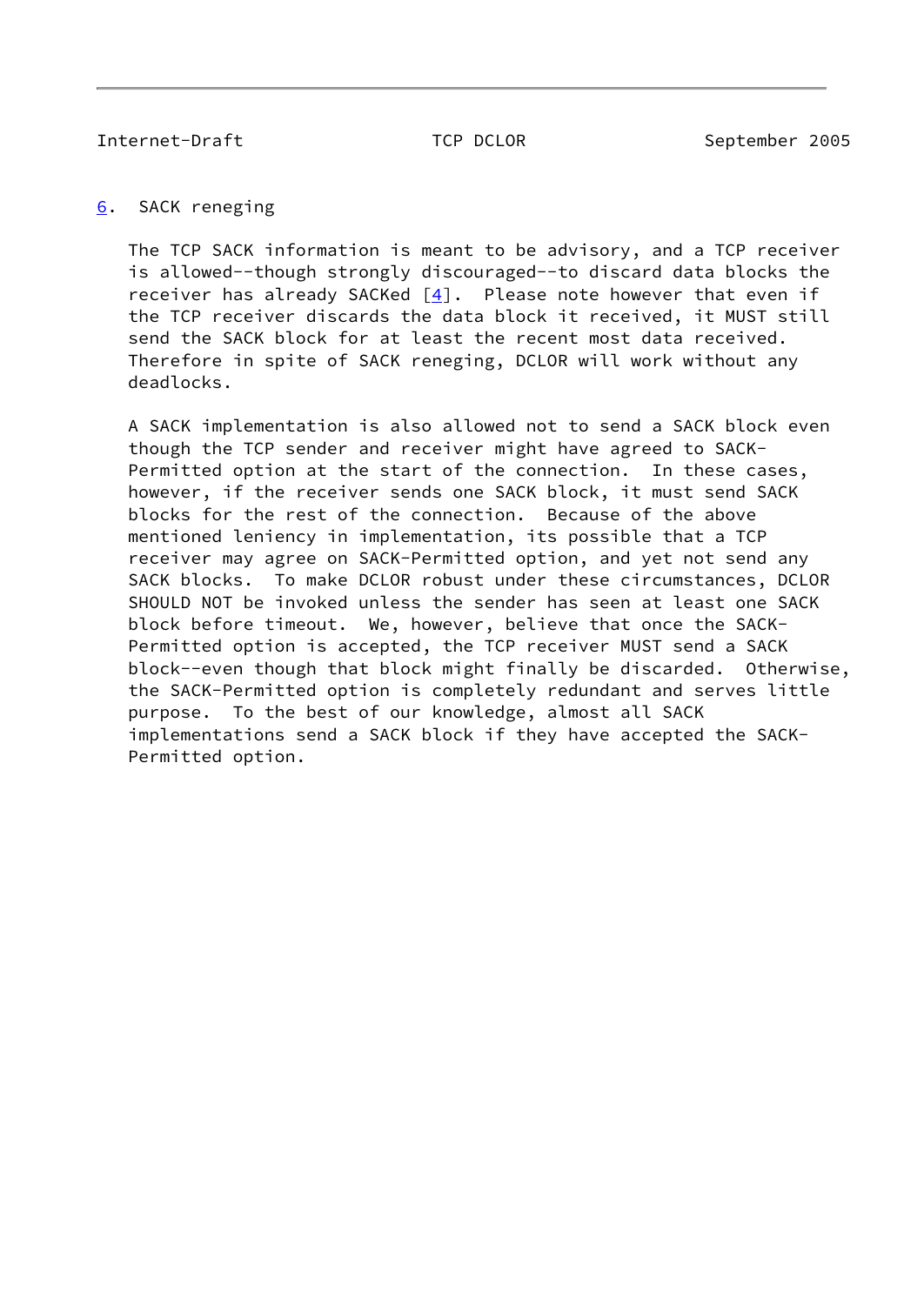<span id="page-10-0"></span>[7](#page-10-0). Security Consideration

DCLOR does not open TCP to new attacks.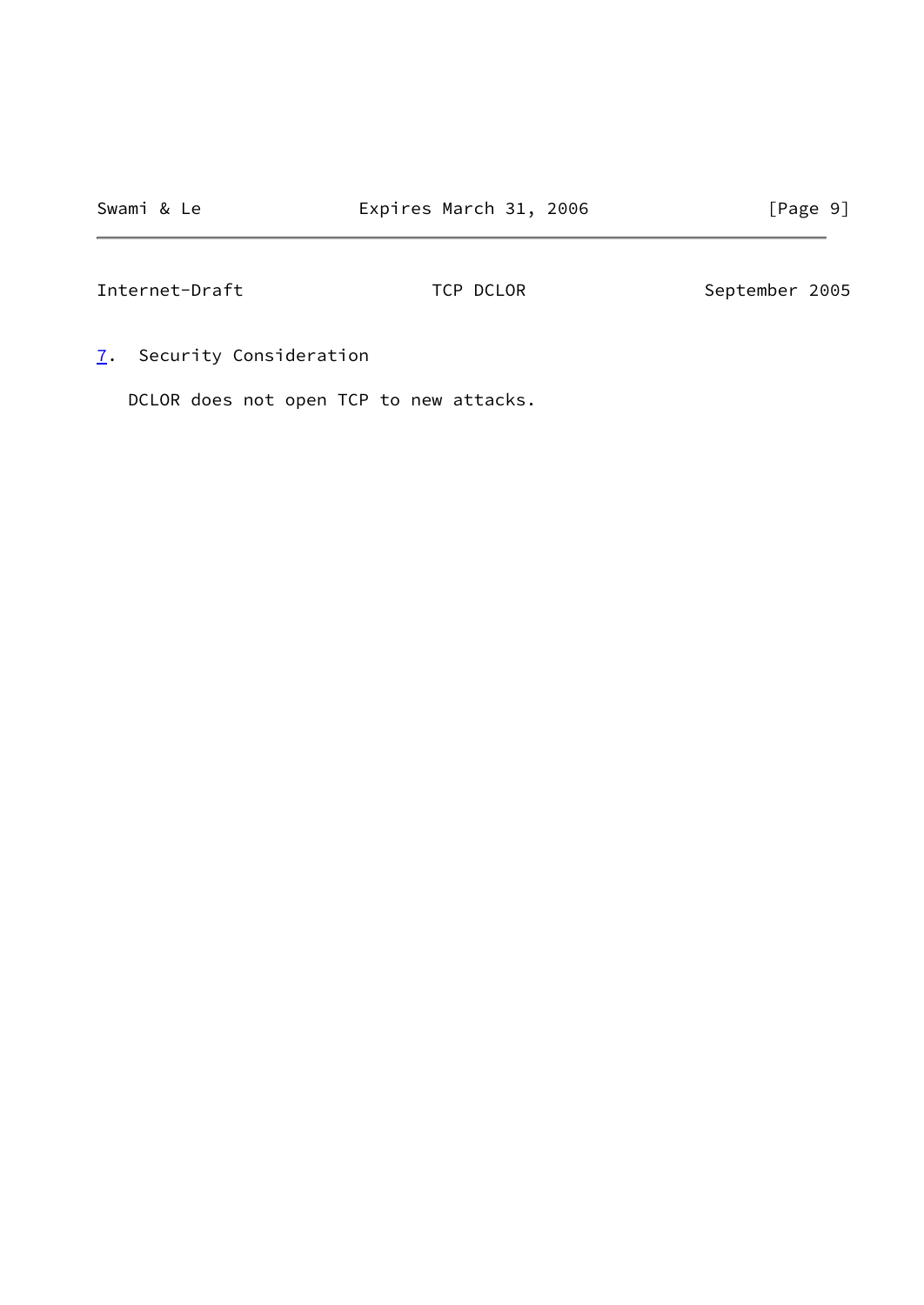Swami & Le **Expires March 31, 2006** [Page 10]

Internet-Draft TCP DCLOR September 2005

<span id="page-11-7"></span>[8](#page-11-7). Acknowledgments

 We would like to thank Shashikant Maheshwari, Pasi Sarolahti, and Mika Liljeberg for their comments and suggestions on a previous version of this draft. Special thanks to Jani Hirsimaki for thoroughly reviewing the document and providing feedback on the algorithm.

- <span id="page-11-8"></span><span id="page-11-6"></span><span id="page-11-5"></span><span id="page-11-4"></span><span id="page-11-3"></span><span id="page-11-2"></span><span id="page-11-1"></span><span id="page-11-0"></span>[9](#page-11-8). References
	- [1] Allman, M., Paxson, V., and W. Stevens, "TCP Congestion Control", [RFC 2581,](https://datatracker.ietf.org/doc/pdf/rfc2581) April 1999.
	- [2] Blanton, E., Allman, M., Fall, K., and L. Wang, "Conservative SACK-based Loss Recovery Algorithm for TCP", [RFC 3517](https://datatracker.ietf.org/doc/pdf/rfc3517), April 2003.
	- [3] Floyd, S., "Congestion Control Principles", [RFC 2914](https://datatracker.ietf.org/doc/pdf/rfc2914), September 2002.
	- [4] Floyd, S., Mahdavi, J., Mathis, M., and M. Podolsky, "TCP Selective Acknowledgement Options", [RFC 2018](https://datatracker.ietf.org/doc/pdf/rfc2018), July 2000.
	- [5] Handley, M., Padhye, J., and S. Floyd, "TCP Congestion Window Validation", [RFC 2861](https://datatracker.ietf.org/doc/pdf/rfc2861), June 2000.
	- [6] Ludwig, R. and M. Meyer, "The Eifel Detection Algorithm", [RFC 3522](https://datatracker.ietf.org/doc/pdf/rfc3522), April 2003.
	- [7] Ludwig, R. and A. Gurtov, "The Eifel Response Algorithm for TCP.", Internet draft; work in progress, [draft-ietf-tsvwg](https://datatracker.ietf.org/doc/pdf/draft-ietf-tsvwg)- tcpeifel-response-05.txt, March 2004.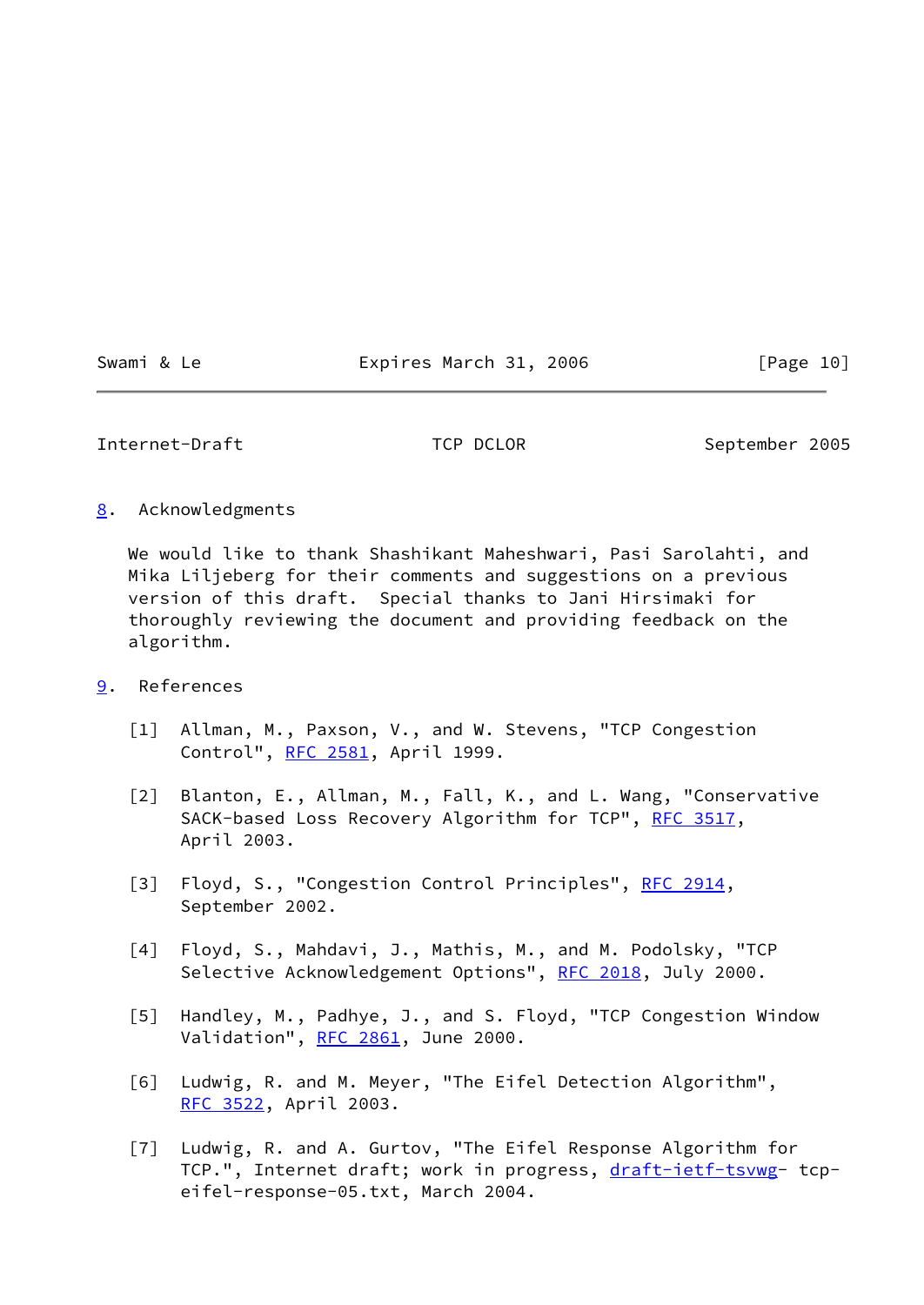- [8] Paxson, V. and M. Allman, "Computing TCP's Retransmission Timer", [RFC 2988](https://datatracker.ietf.org/doc/pdf/rfc2988), November 2000.
- <span id="page-12-0"></span> [9] Sarolahti, P. and M. Kojo, "F-RTO: A TCP RTO Recovery Algorithm for Avoiding Unnecessary Retransmissions.", Internet draft; work in progress, July 2004.

| Swami & Le |  |  |
|------------|--|--|
|            |  |  |

Swami & Le **Expires March 31, 2006** [Page 11]

Internet-Draft TCP DCLOR September 2005

Authors' Addresses

 Yogesh Prem Swami Nokia Research Center, Dallas 6000 Connection Drive Irving, TX 75039 USA

 Phone: +1 972 374 0669 Email: yogesh.swami@nokia.com

 Khiem Le Nokia Research Center, Dallas 6000 Connection Drive Irving, TX 75039 USA

 Phone: +1 972 894 4882 Email: khiem.le@nokia.com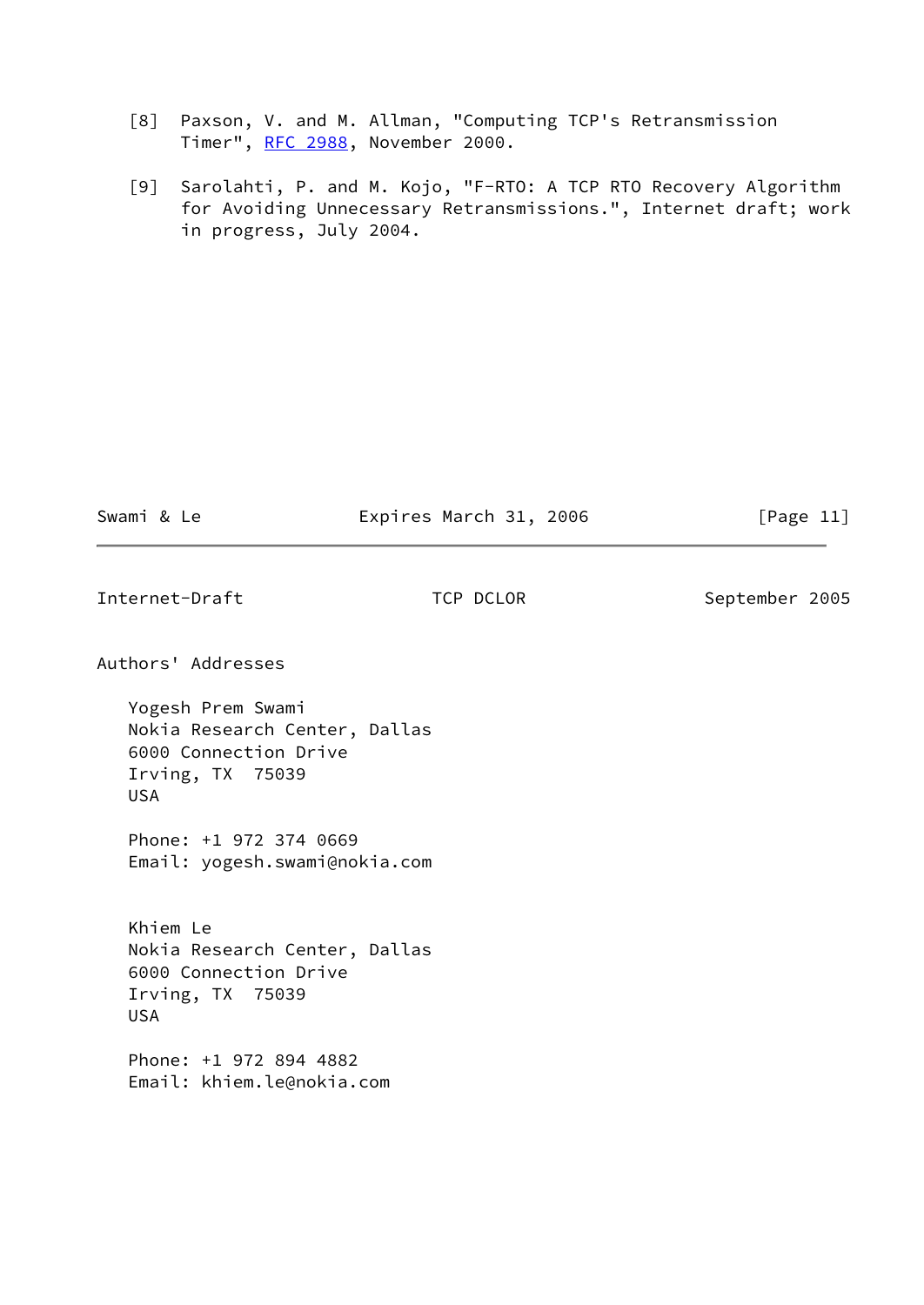Swami & Le **Expires March 31, 2006** [Page 12]

Internet-Draft TCP DCLOR September 2005

Intellectual Property Statement

 The IETF takes no position regarding the validity or scope of any Intellectual Property Rights or other rights that might be claimed to pertain to the implementation or use of the technology described in this document or the extent to which any license under such rights might or might not be available; nor does it represent that it has made any independent effort to identify any such rights. Information on the procedures with respect to rights in RFC documents can be found in [BCP 78](https://datatracker.ietf.org/doc/pdf/bcp78) and [BCP 79](https://datatracker.ietf.org/doc/pdf/bcp79).

 Copies of IPR disclosures made to the IETF Secretariat and any assurances of licenses to be made available, or the result of an attempt made to obtain a general license or permission for the use of such proprietary rights by implementers or users of this specification can be obtained from the IETF on-line IPR repository at <http://www.ietf.org/ipr>.